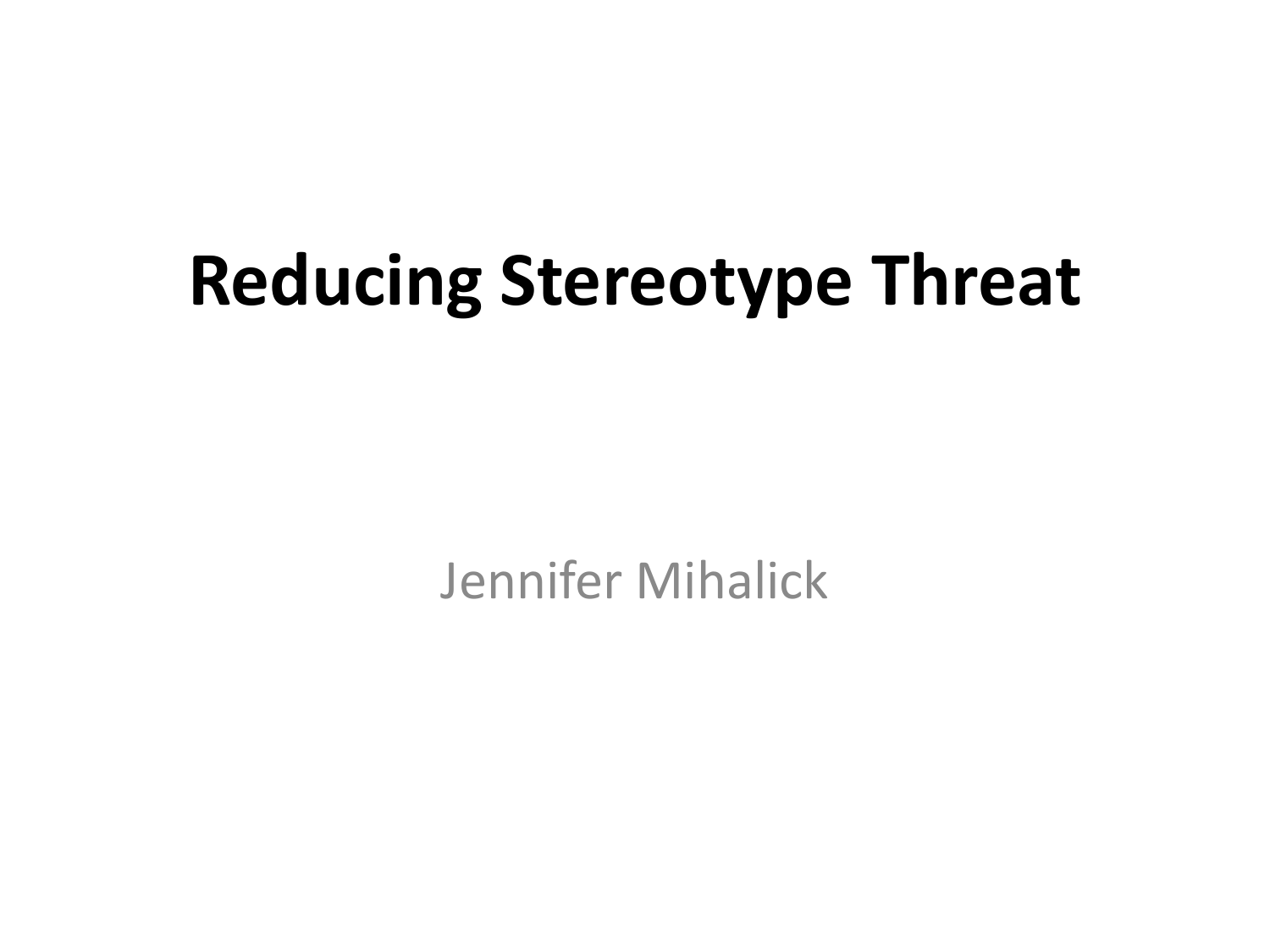### US Chemistry Graduates: Representation of Women

| Year | <b>Bachelor's</b> | <b>Master's</b> | <b>Doctorate</b> |
|------|-------------------|-----------------|------------------|
| 1984 | 35.3%             | 32.3%           | 19.9%            |
| 1989 | 39.7              | 37.3            | 28.1             |
| 1994 | 42.3              | 42.2            | 31.4             |
| 1999 | 45.2              | 43.0            | 30.5             |
| 2004 | 50.9              | 47.0            | 33.1             |
| 2009 | 49.9              | 46.5            | 38.9             |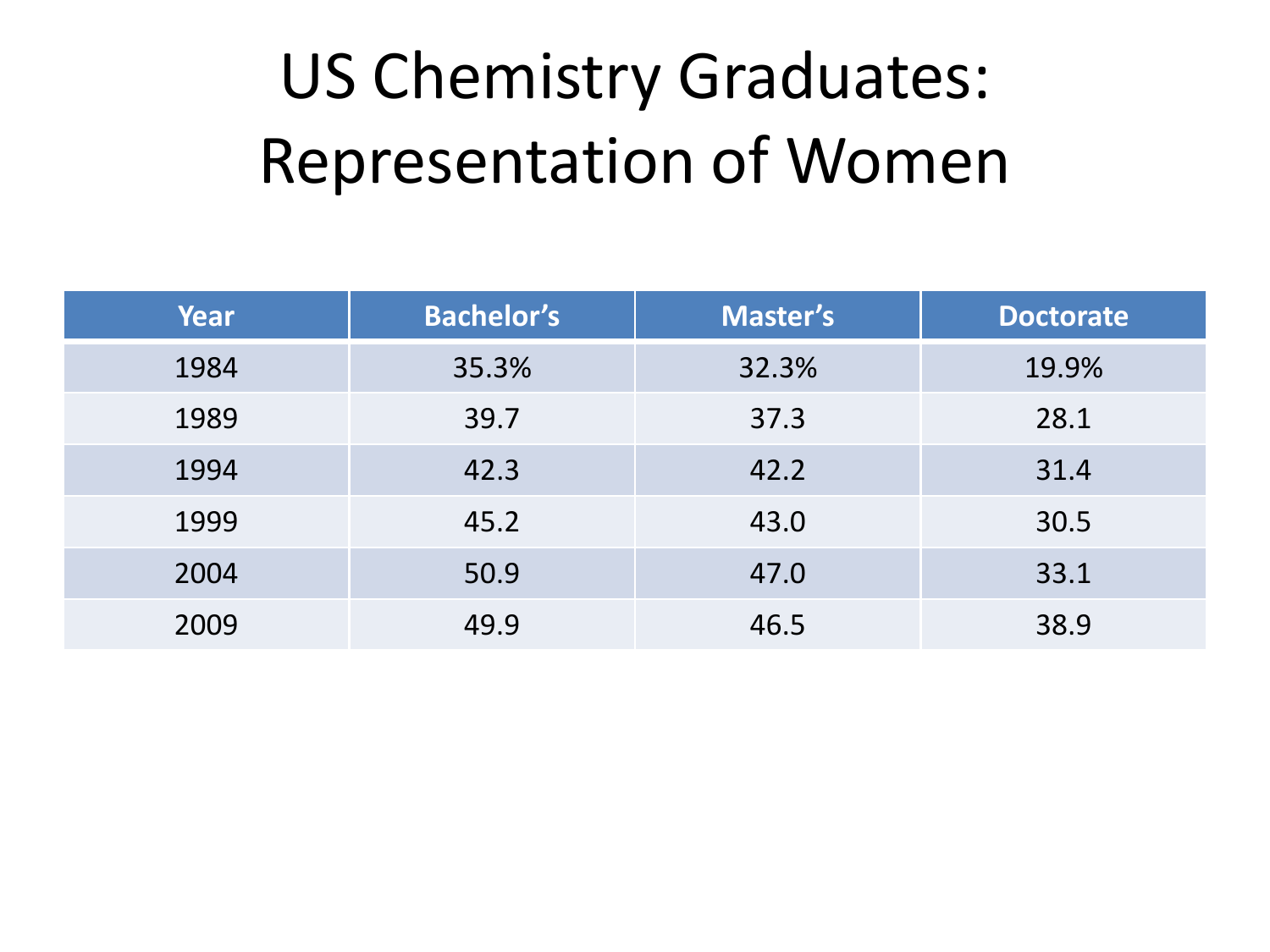### **Share of degrees received by women 2008**

| <b>Major</b>             | <b>Bachelor's</b> | <b>Master's</b> | Ph.D. |
|--------------------------|-------------------|-----------------|-------|
| All                      | 57%               | 64%             | 60%   |
| Science/engineering      | 50                | 46              | 40    |
| <b>Biology</b>           | 60                | 59              | 50    |
| <b>Physical sciences</b> | 41                | 36              | 27    |
| Geosciences              | 41                | 45              | 36    |
| Math & Stats             | 44                | 43              | 31    |
| Engineering              | 19                | 23              | 21    |
| <b>Computer science</b>  | 18                | 27              | 22    |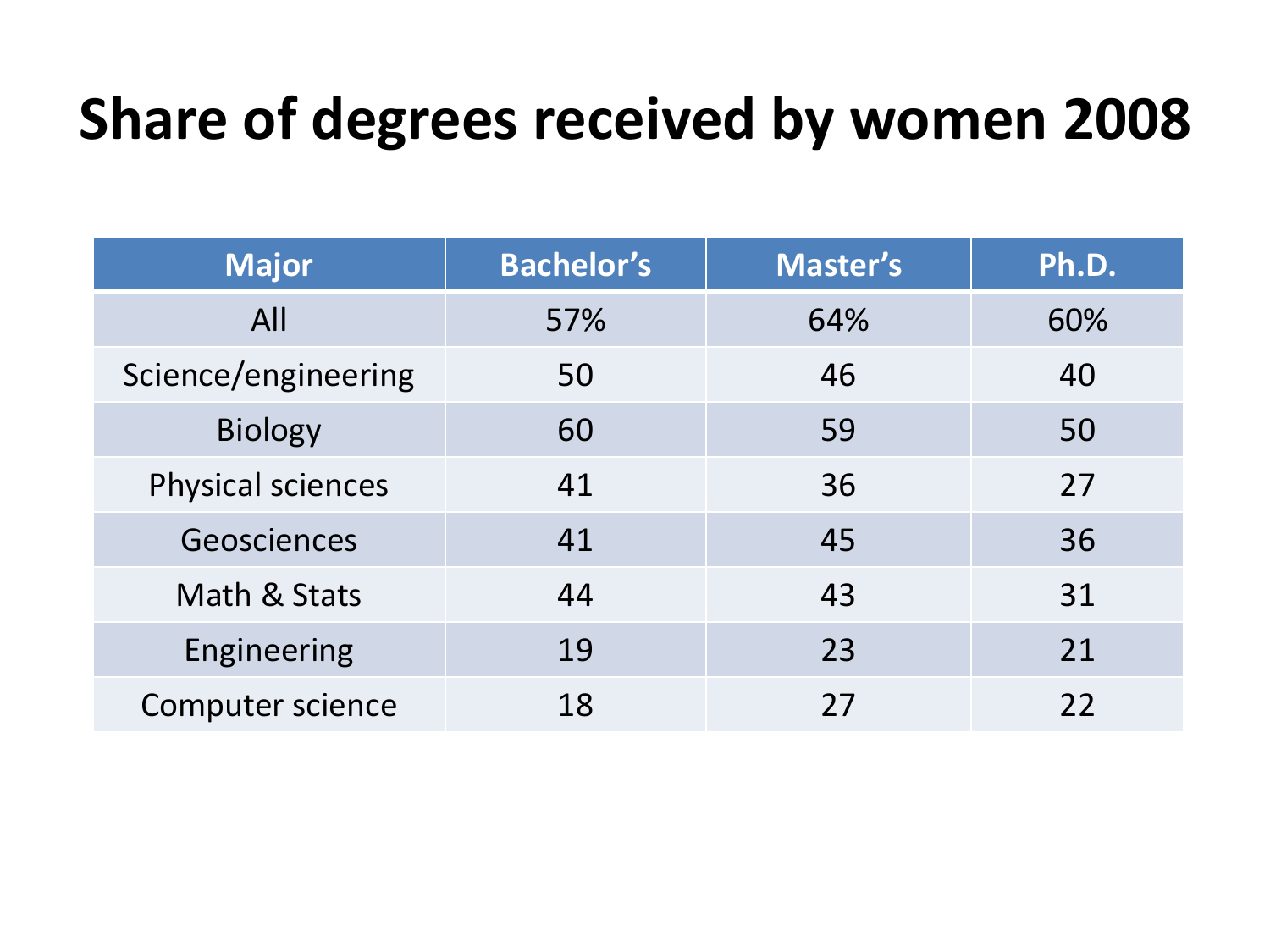# **Where are we losing majors?**

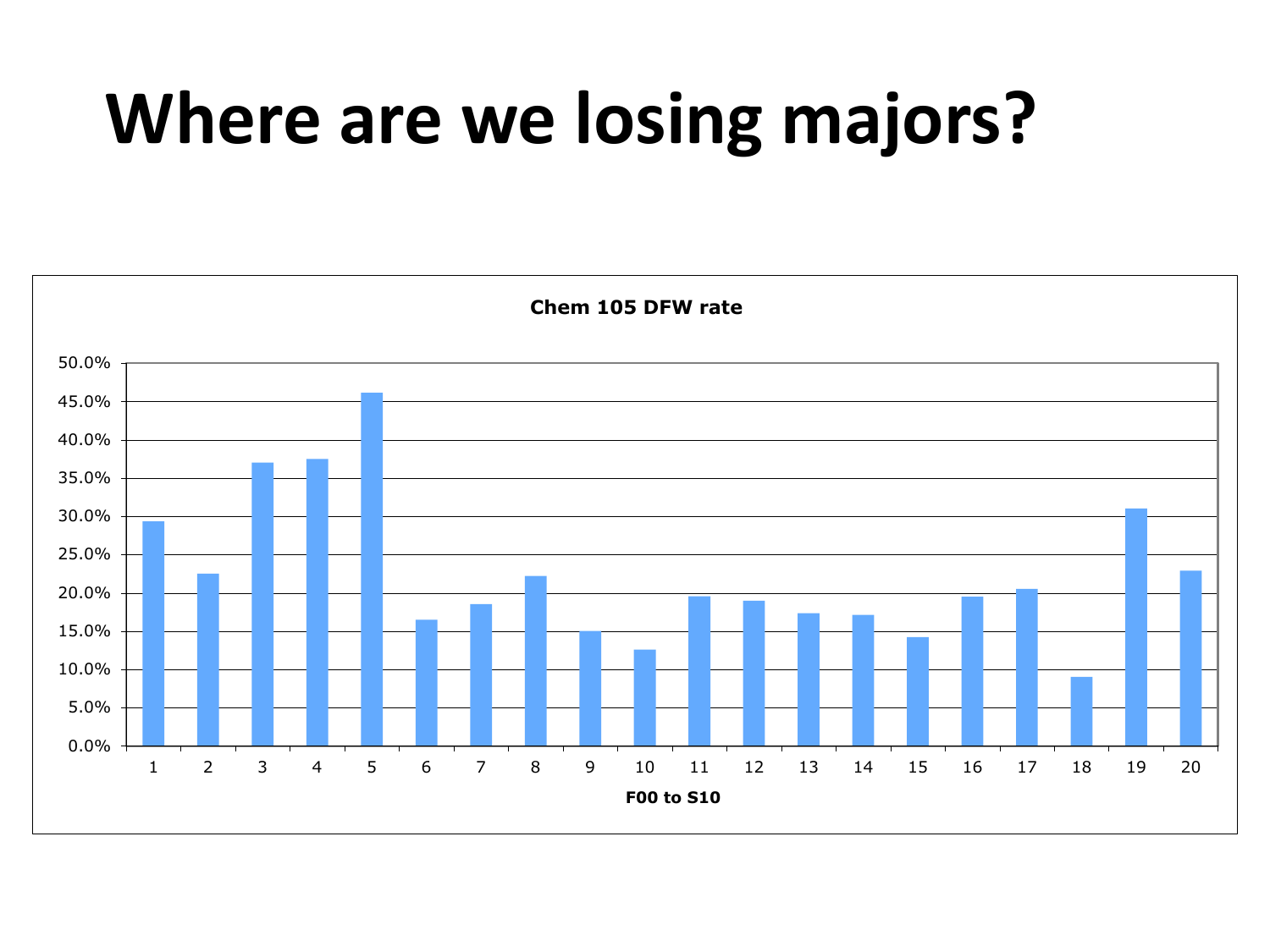#### **Instructional methods can make a difference**

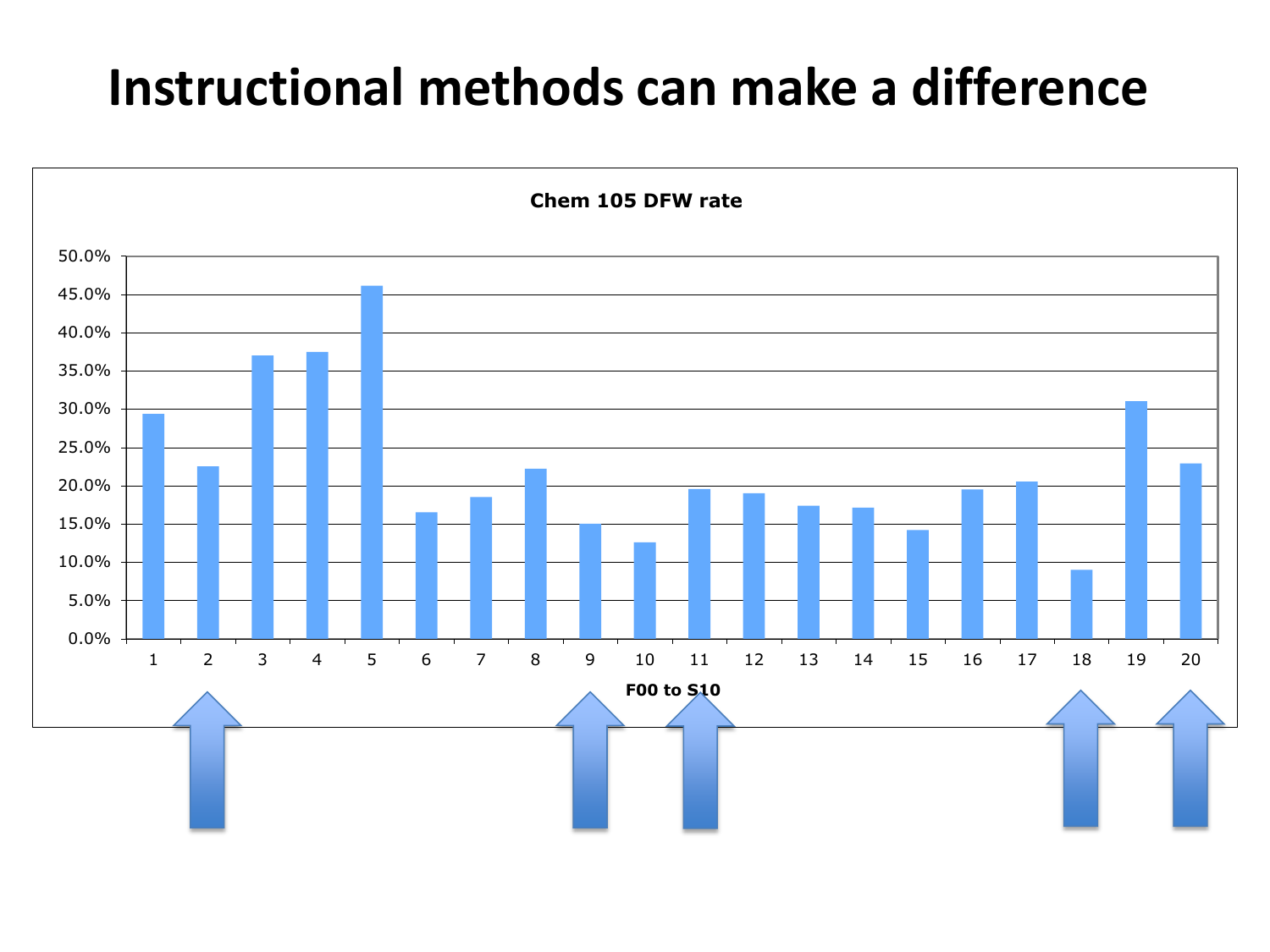

fraction of female students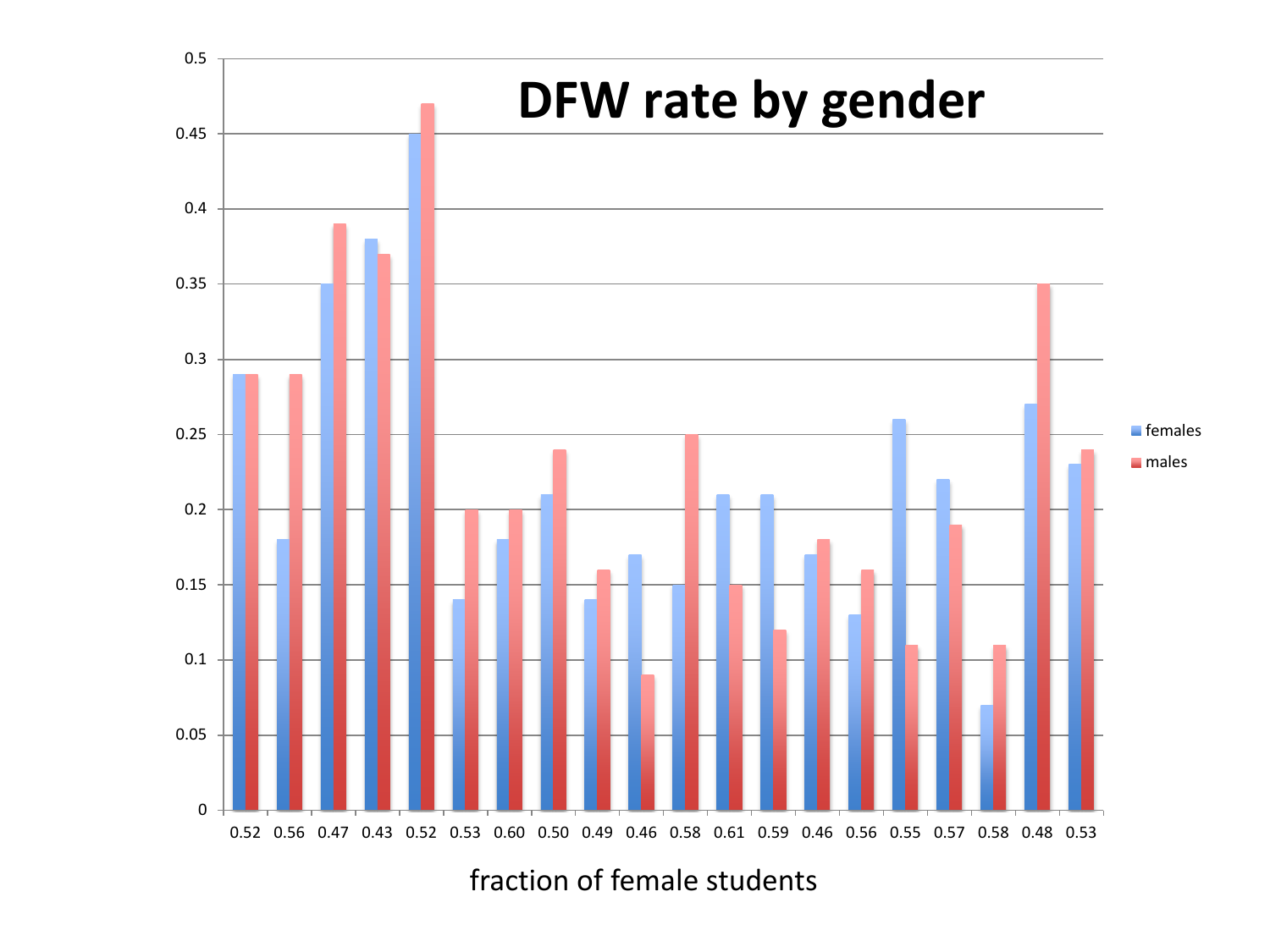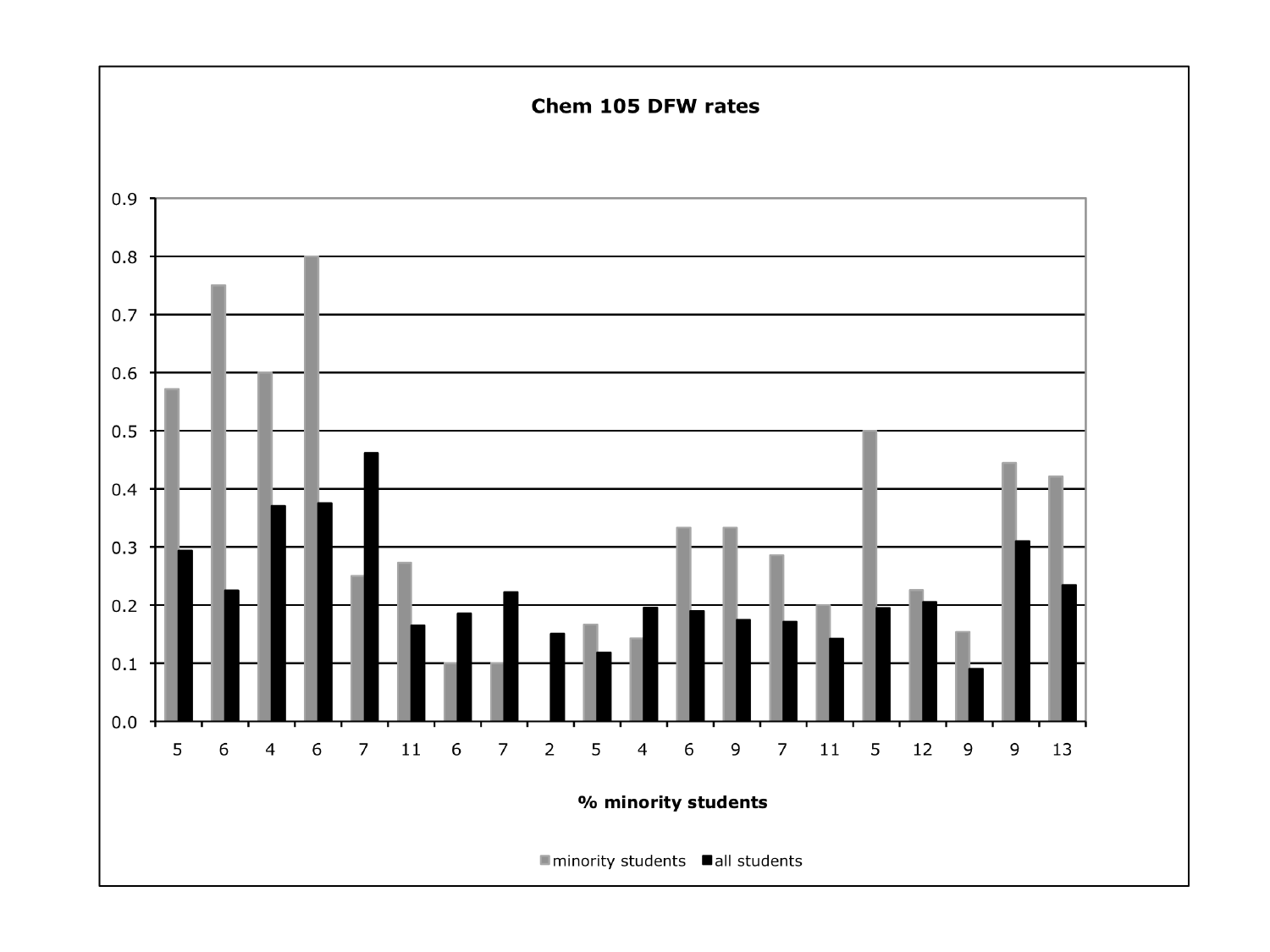### *DFW rates are higher for students of color*

In both academe and the workforce, those fields look the least like America, with much smaller proportions of women, African Americans, Native Americans, and Latinos. Although the overall student population has become more diverse, at the undergraduate level members of these minority groups are underrepresented among all STEM majors, with women underrepresented in many STEM fields. At the graduate level, there is an additional problem: a declining percentage of U.S. citizens. In many departments of physics, computer science, and engineering, it is difficult to find a graduate student who is a U.S. citizen. Across the STEM fields, the situation for faculty members is even more dire.

#### **Daryl E. Chubin and Shirley M. Malcom**, "Making a Case for Diversity in STEM Fields" *MentorNet News*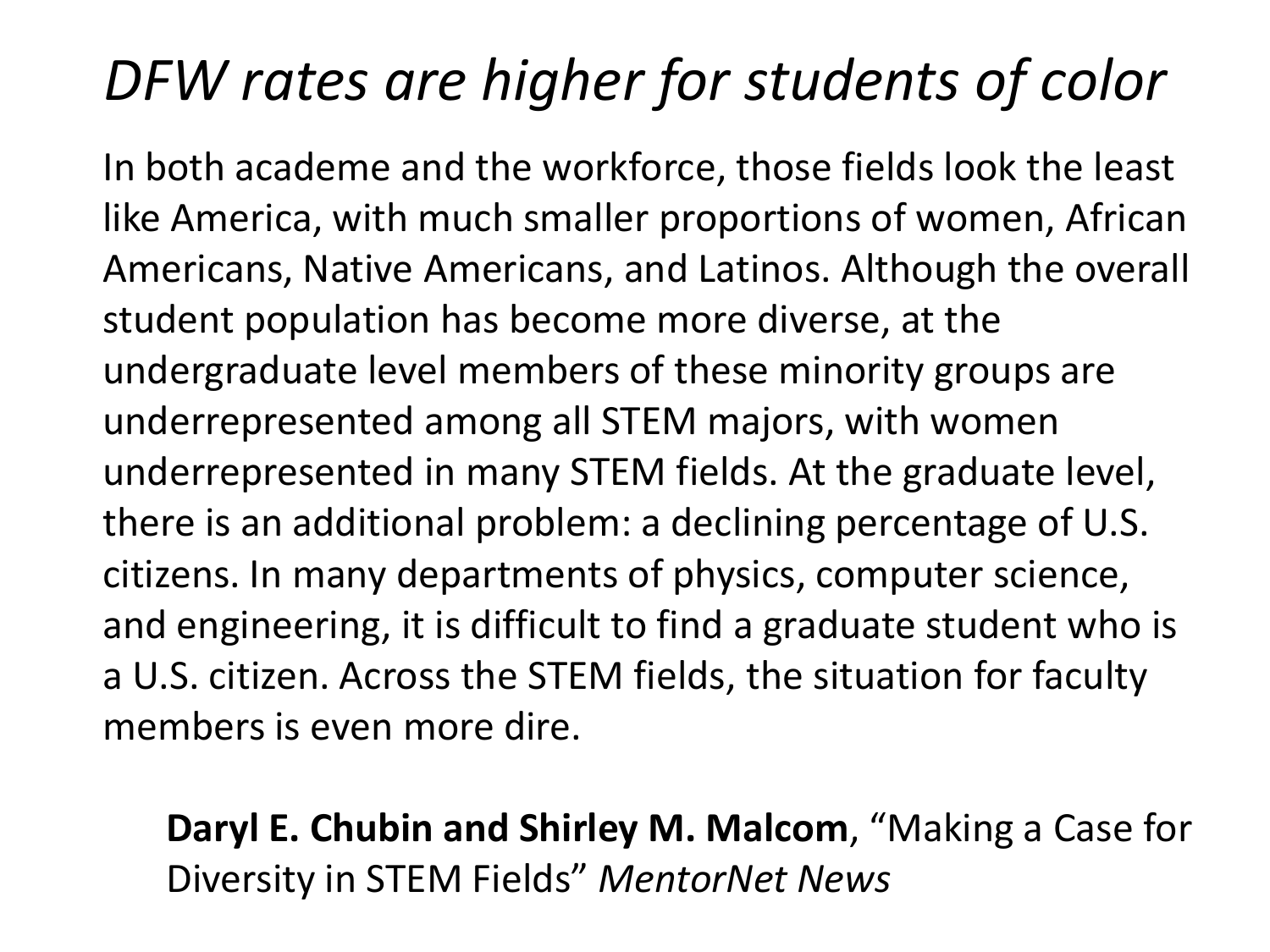# **WHY DO THEY LEAVE?**

Seymour & Hewitt, *Talking About Leaving*  1994 study at seven different institutions

We find no support for the hypothesis that switchers and non-switchers can be sufficiently distinguished, in terms of high school preparation, performance scores, or effort expended, in order to explain why one group leaves and the other group stays.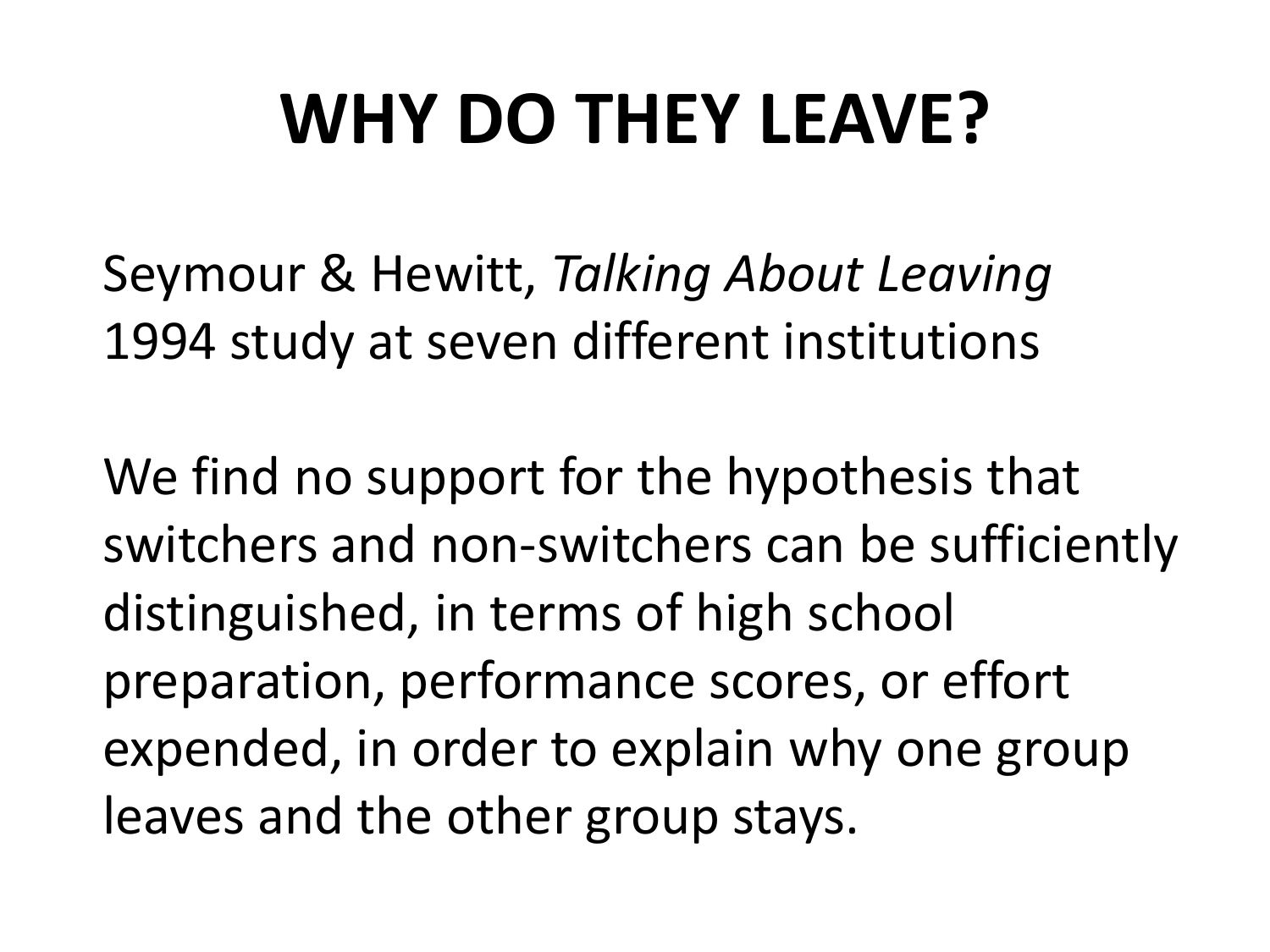We have found a high level of agreement across our whole student sample about the issues which lead to defection by switchers, and dissatisfaction among non-switchers … we hypothesize that a far greater contribution to SME attrition is made by problems which arise from the structure of the educational experience, and the culture of the discipline (as objectified in the attitudes and practices of SME faculty) that by problems of personal inadequacy, aptitude for other disciplines, or the appeal of other majors.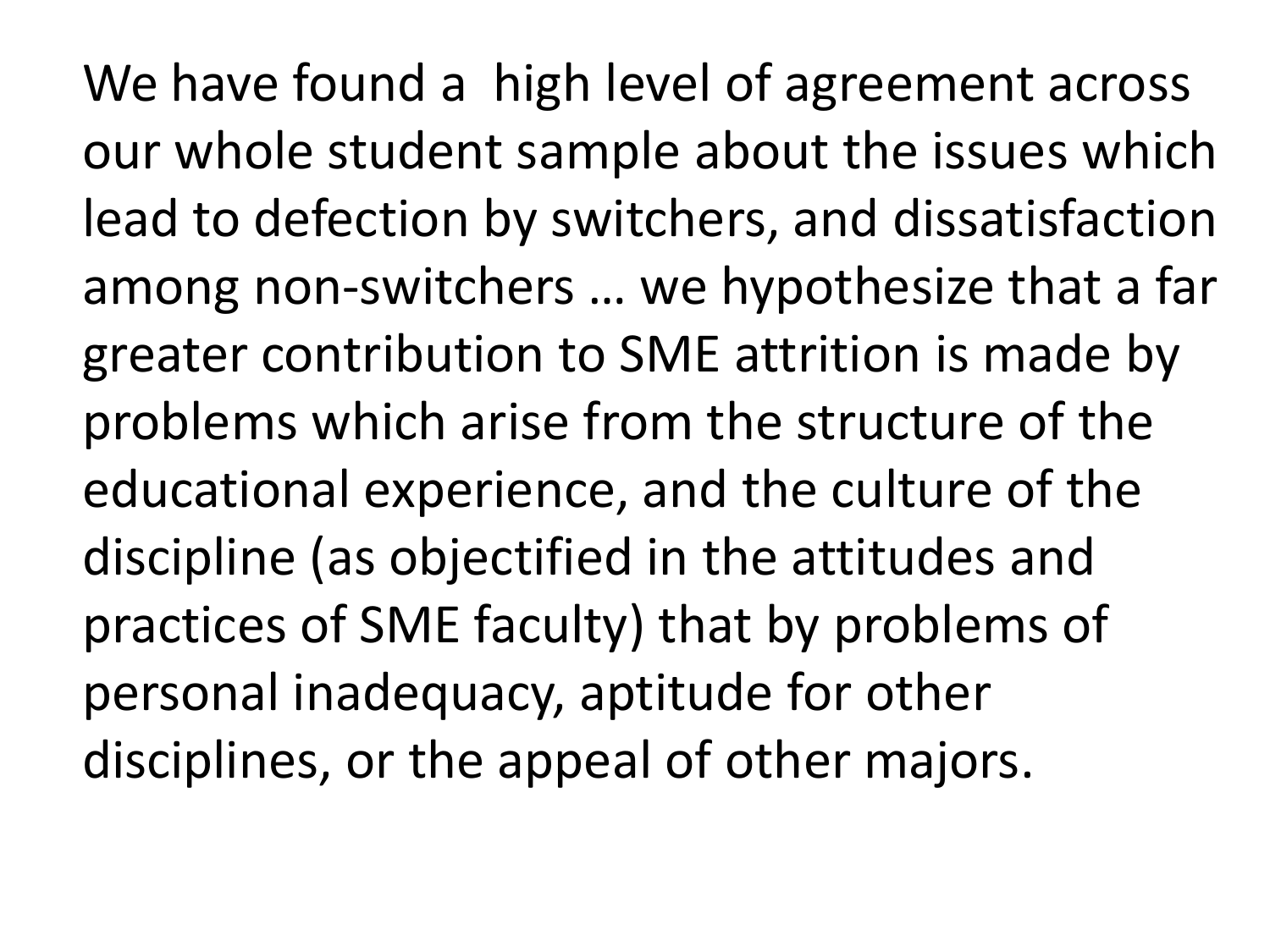# **Concerns expressed by students**

#### **#1 Poor teaching**

Faculty seen as unapproachable

Grading designed to fail a fraction of students

Grading encourages competition, not collaboration Difficult threshold concepts block progress;

downward spiral in confidence, attendance TA's have too much responsibility for teaching Over-packed curricula lengthen time, cost of degree (just weeding out students?)

Rewards of SME careers not worth effort and cost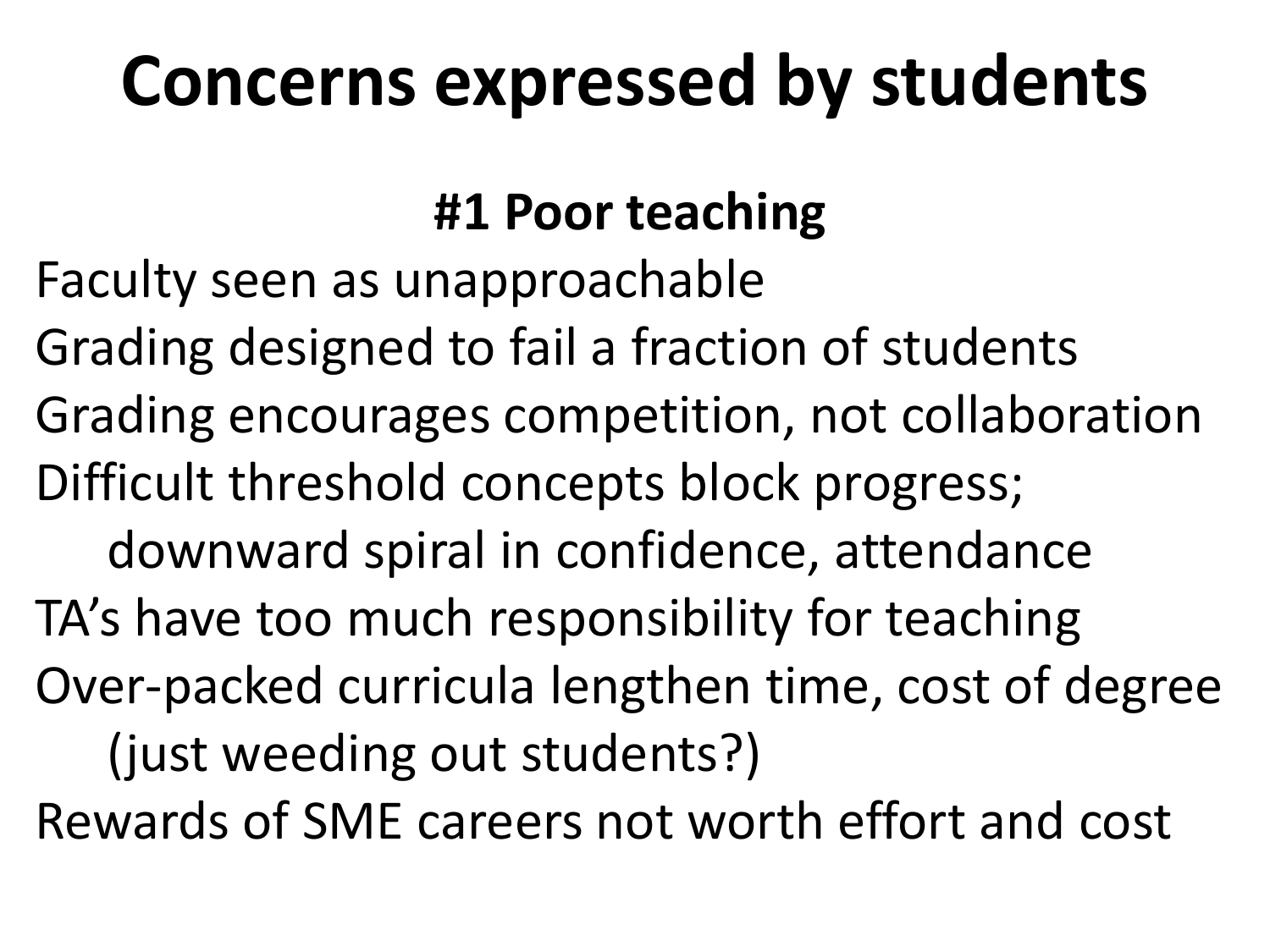Students switched from SME major because:

- 1. Loss of interest in science
- 2. Other majors offer better education, more interesting
- 3. Poor teaching by SME faculty
- 4. Curriculum overloaded, pace overwhelming
- 5. Career options/rewards not worth effort
- 6. Rejection of SME careers/lifestyles
- 7. More appealing non-SME career option
- 8. Inadequate advising or help with problems
- 9. Discouraged by low grades in early years
- 10. Financial problems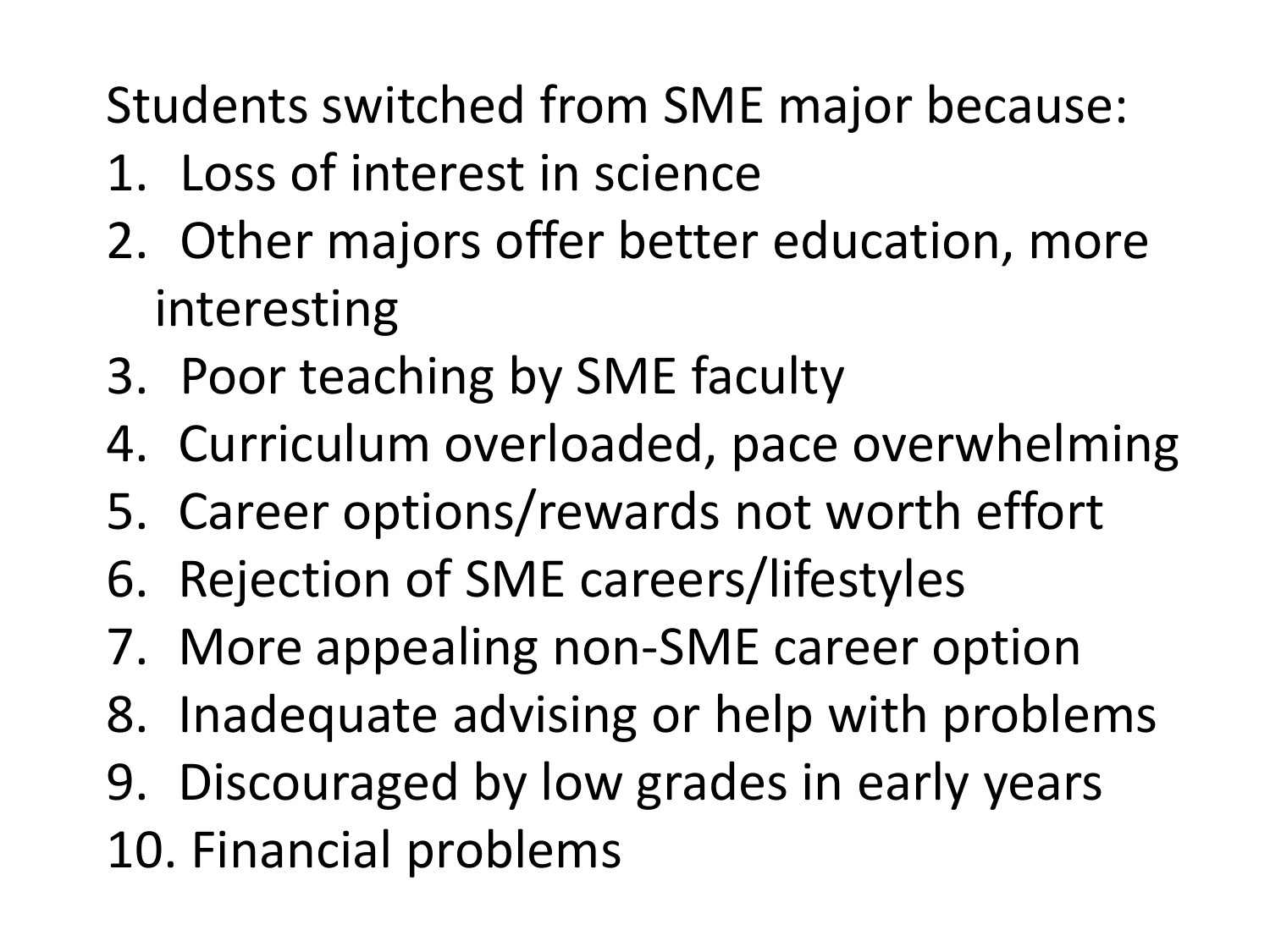Why are women and minority students more likely to switch than white male students?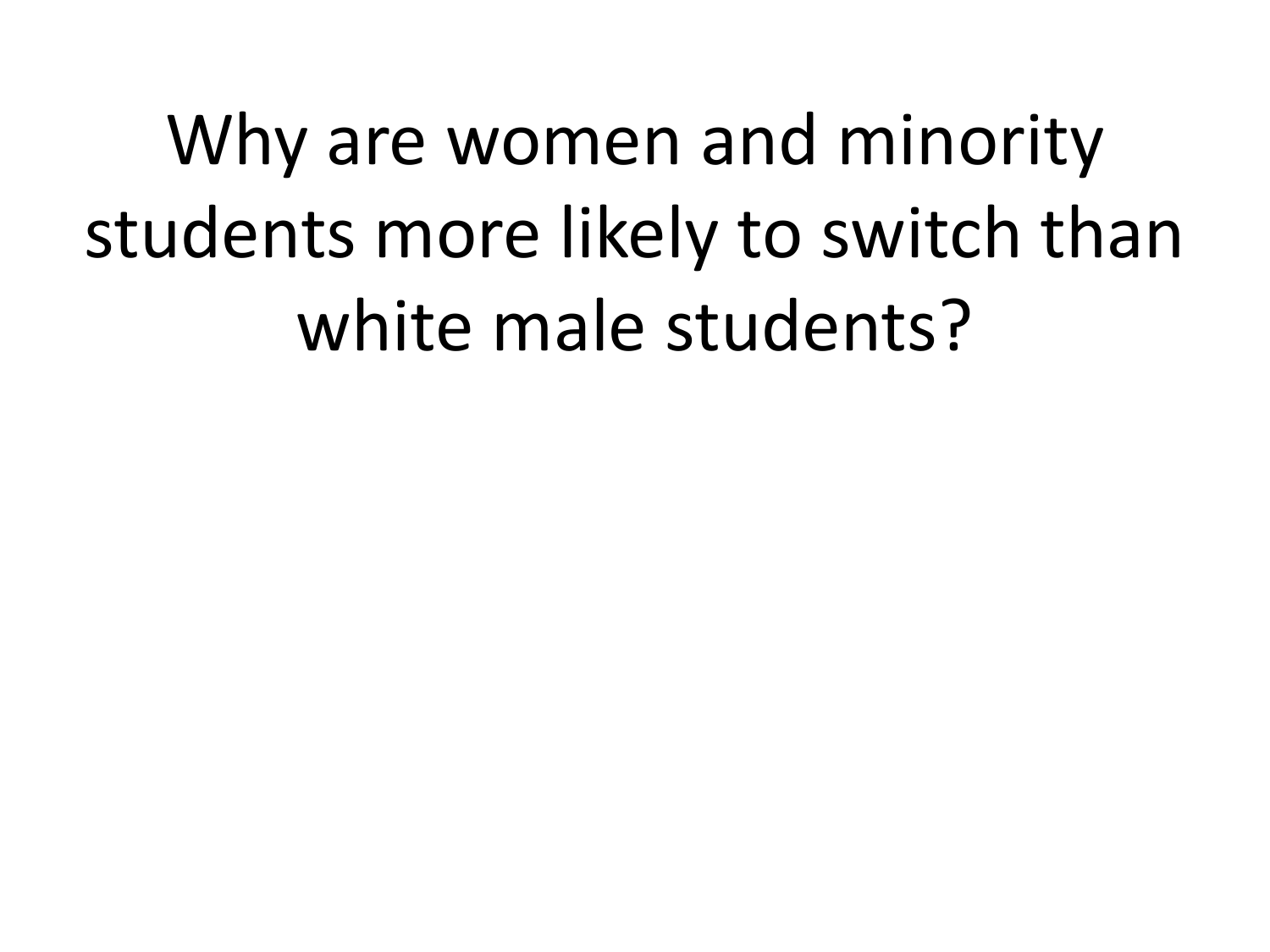# **Stereotype Threat**

- Concept developed by psychologist Claude Steele and colleagues
- People who are members of a group about which negative stereotypes exist fear confirming it with poor performance
- Greater effect on more conscientious students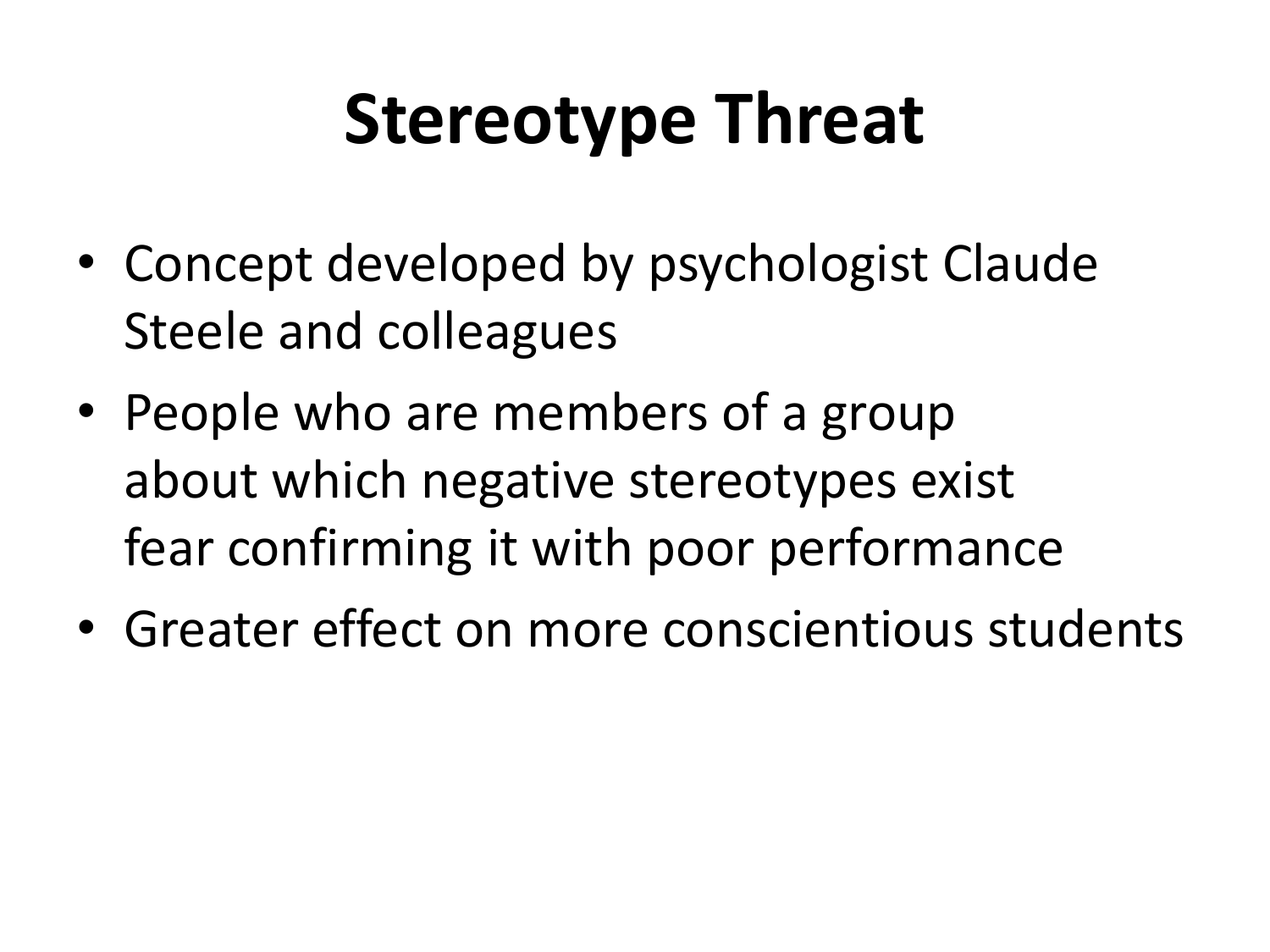# **examples of stereotypes**

- Girls can't do math
- Asian-Americans are math and science whizzes
- *Mythbusters*: women are better multitaskers
- *White Men Can't Jump*
- older people have poor memories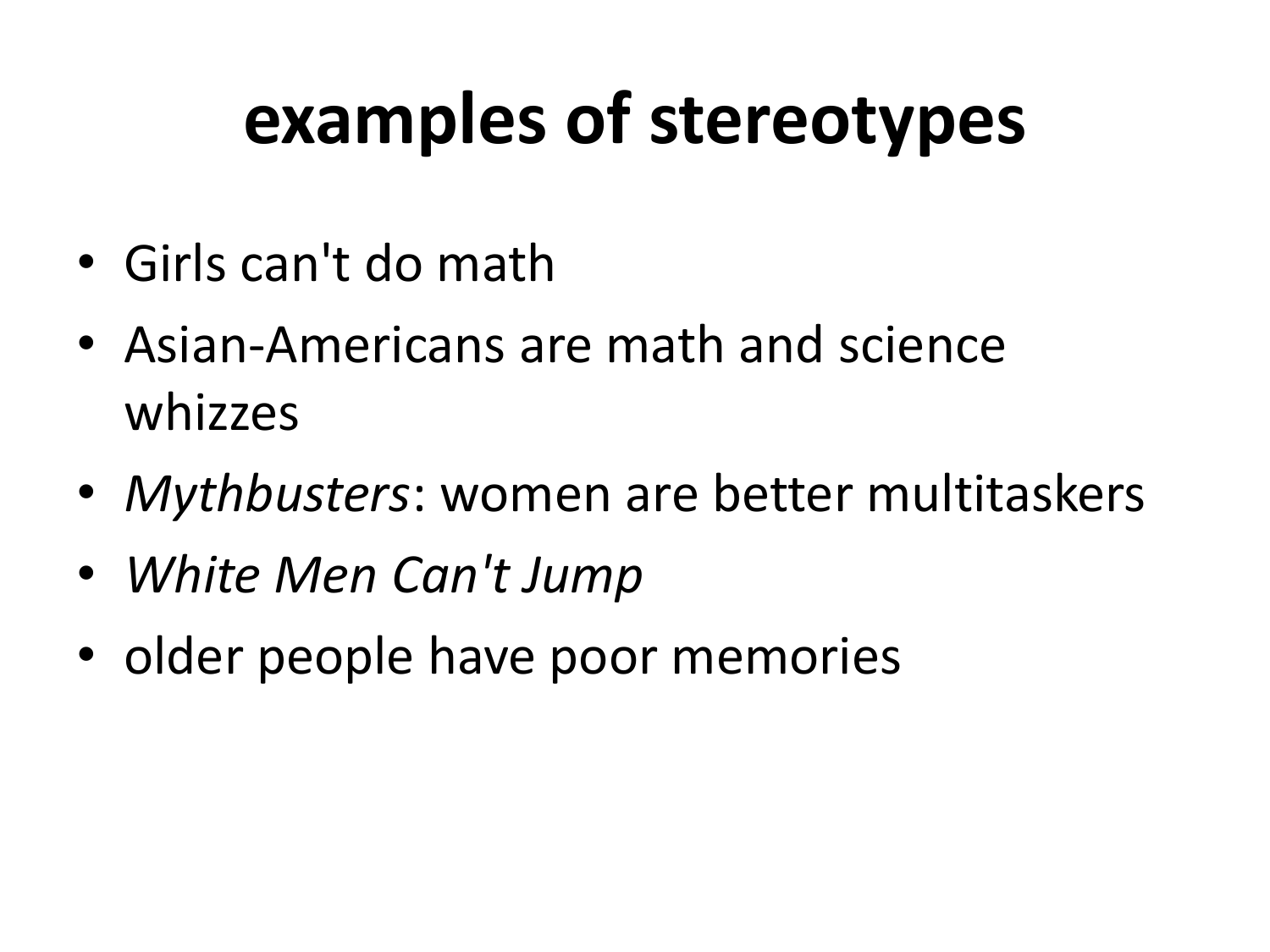# **inducing stereotype threat**

- 5-7 year old Asian American girls were given math tests with different pre-test activities
- color picture of girl with doll

or

• color landscape or picture of Asian children eating rice with chopsticks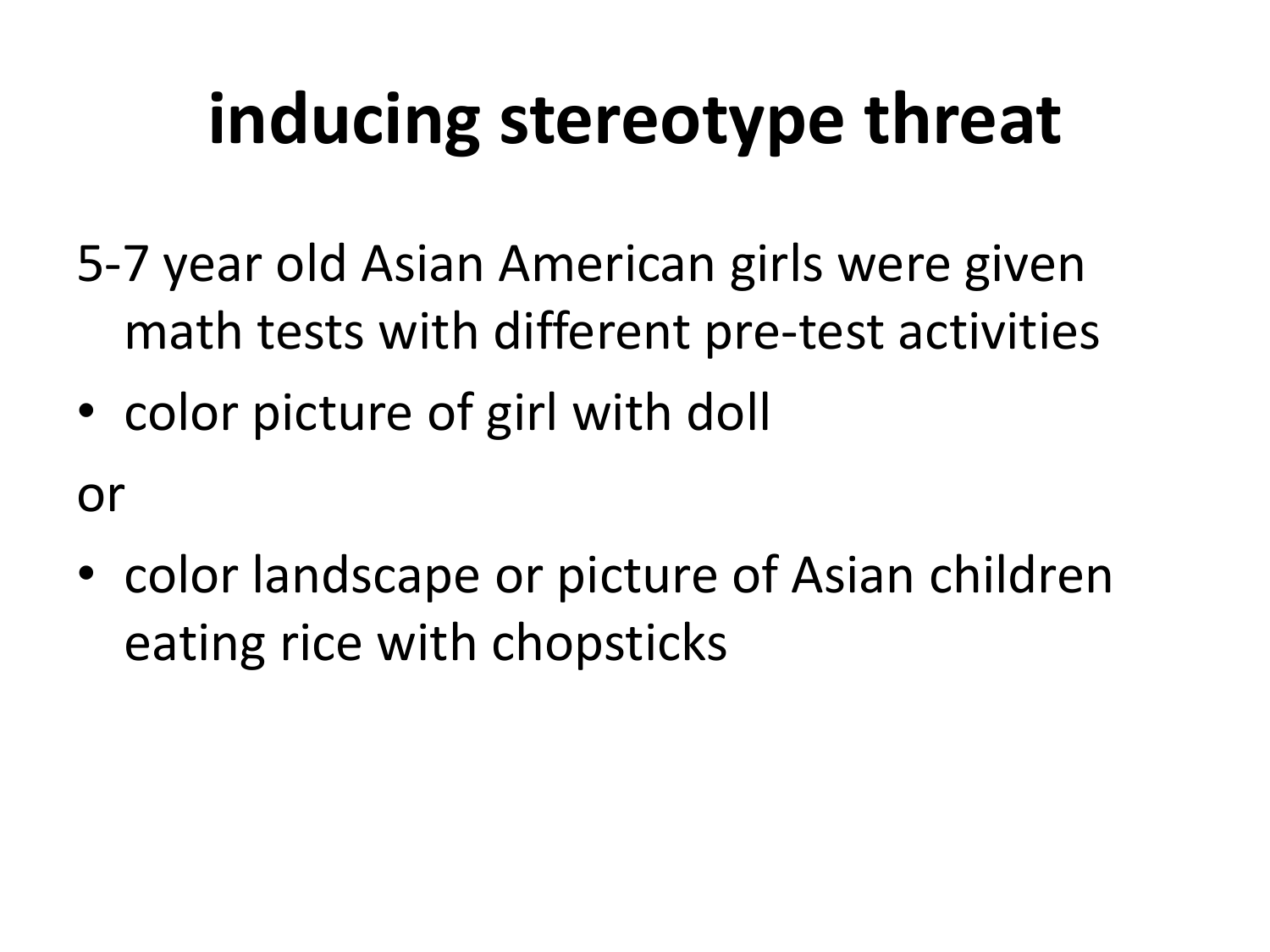# **Physical Effects of Stereotype Threat**

 In an exam situation scientists can measure changes

- working memory reduced
- coordination decreased (reversed writing)
- higher blood pressure
- reduced blood flow to math regions of brain, increased to social & emotional processing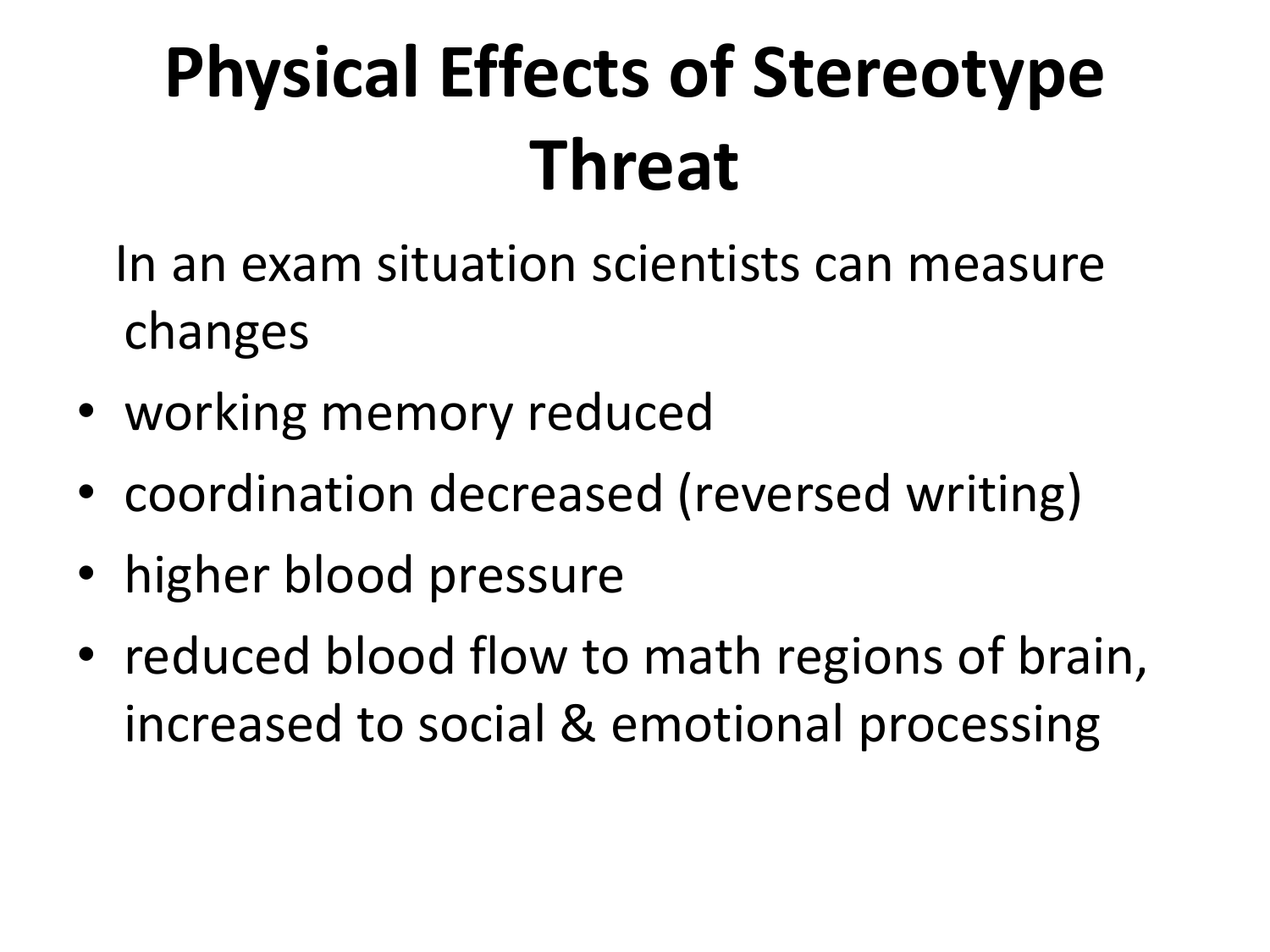# **What can be done to overcome stereotype threat?**

- exam introductions in experiments had effects
	- on this standardized test women do as well as men
	- this is a test of problem solving strategies, not intellectual ability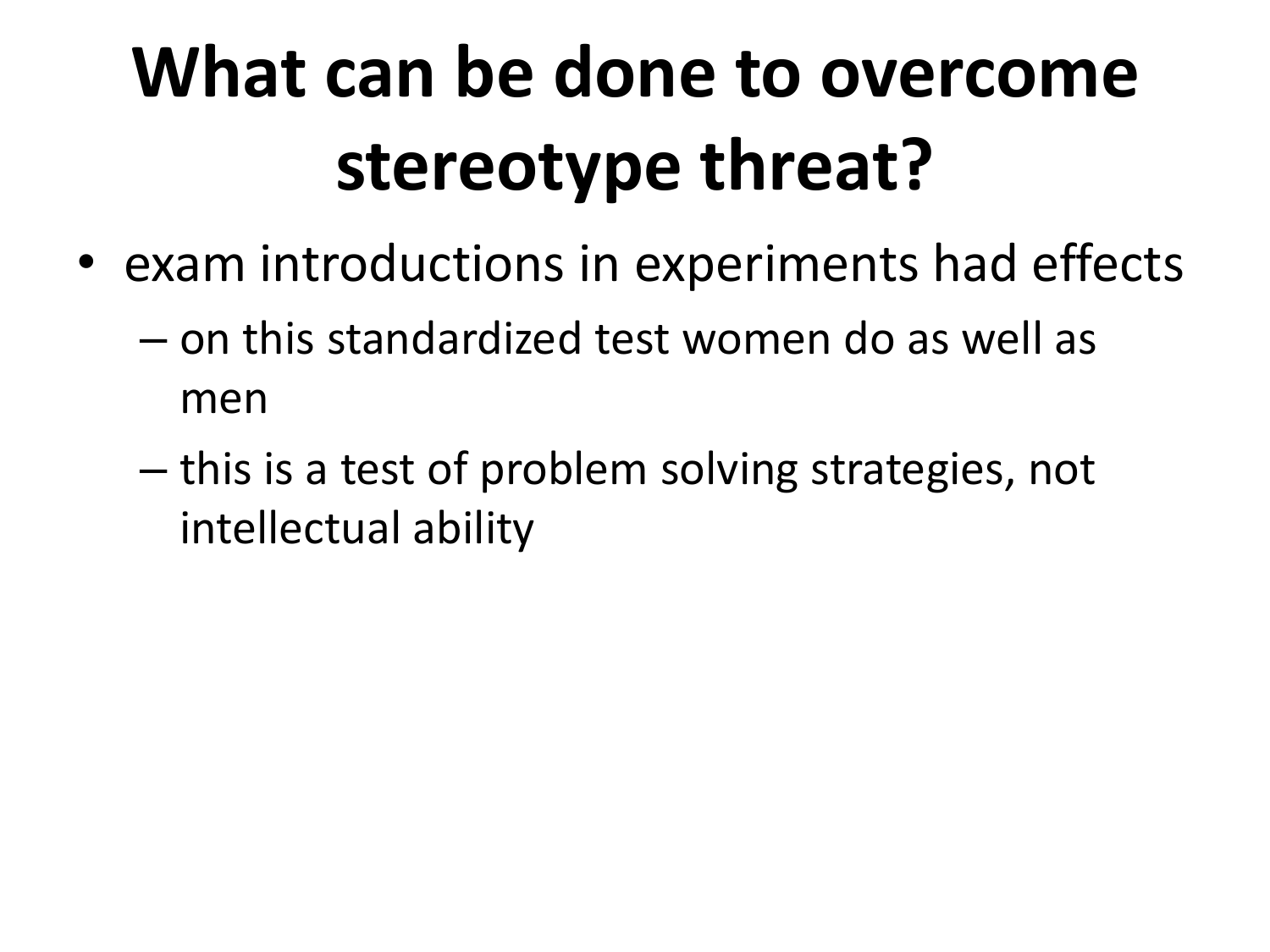### **Get students together**

- Observation: Dedicated minority students struggle alone in calculus, keep trying harder Group problem-solving: take care of arithmetic and algebra errors, focus on new concepts Mixed-race discussion groups: all students have to adjust to college
- Upperclass models report on early frustrations until they found useful resources for success